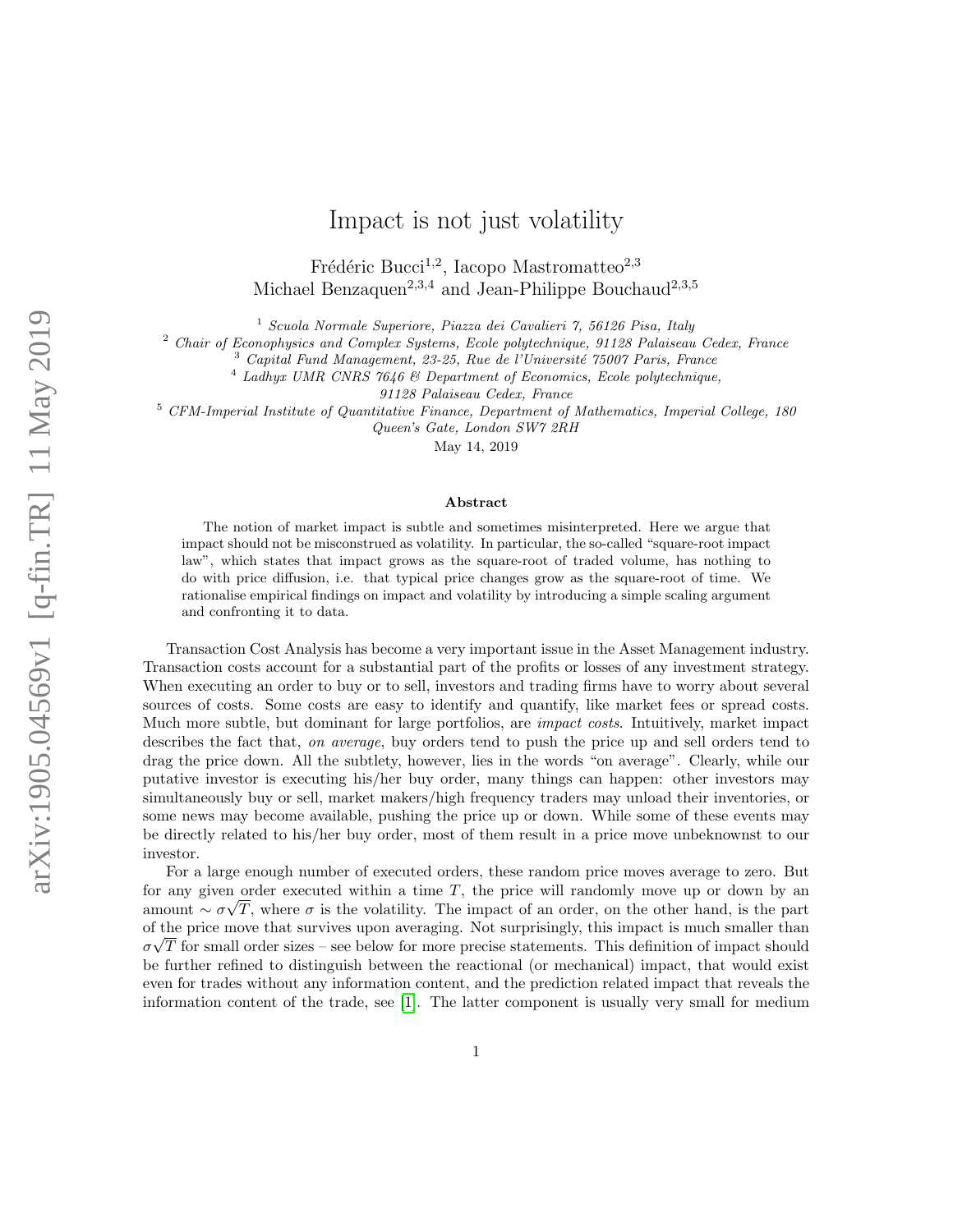to long term investors, since information (if any) is supposed to affect investment time scales much longer than the execution time T (typically several weeks or months compared to  $T \sim$  a few days at most). $<sup>1</sup>$  $<sup>1</sup>$  $<sup>1</sup>$ </sup>

One interesting question concerns the dependence of the reactional impact  $\mathcal{I}(Q, T)$  on the size Q and duration T of the executed order. A now commonly accepted result is the so-called square-root law (see e.g.  $[2-13]$  $[2-13]$ ) which states that in normal trading conditions

$$
\mathcal{I}(Q,T) \approx Y \sigma \sqrt{\frac{Q}{V}},
$$

where Y is a constant of order unity, and  $\sigma$  and V are, respectively, the daily volatility and daily volume corresponding to the traded asset. In fact, a more accurate description was proposed theoretically in [\[14,](#page-4-1) [15\]](#page-4-2), where this square-root dependence becomes linear for small Q; more precisely:

$$
\mathcal{I}(Q,T) = \sigma \sqrt{\frac{Q}{V}} \mathcal{F}(\phi), \qquad \phi := \frac{Q}{VT},
$$

where T is expressed in days such that  $VT$  is the total volume executed during T. The scaling function  $\mathcal{F}(\phi)$  is monotonic and behaves as  $\sqrt{\phi}$  for  $\phi \to 0$  and as a constant Y for  $\phi \to \infty$ . Therefore,  $\mathcal{I}(Q,T)$  is linear in Q for small Q at fixed T, and crosses over to a square-root for large  $Q$ .<sup>[2](#page-1-1)</sup> This prediction appears to describe empirical data surprisingly well, see [\[17\]](#page-4-3).

Such a functional form for the reaction impact has two immediate consequences. One is that for  $Q \ll VT$  (i.e. when the volume of the whole order Q is much smaller than the market volume during time T), reaction impact is much smaller than the typical price moves:  $\mathcal{I}(Q,T) \ll \sigma \sqrt{T}$ . In other words, the average impact (and therefore the associated impact cost) incurred by our investor is very small compared to the uncertainty on the price move during execution. Large trading firms with active investment strategies will however be mostly sensitive to the former (as the latter averages to zero), whereas one-off investors will want to minimise uncertainty, for fear of an adverse price move while their order is executed. The latter concern is at the heart of the famous Almgren-Chriss formalism [\[18\]](#page-4-4).

The second, somewhat surprising consequence is that in the square-root regime, reaction impact depends only weakly on the execution time  $T$  – whereas of course the typical price changes increase as  $\sqrt{T}$ . Now, this  $\sqrt{T}$  dependence was recently argued to be the mechanism at the heart of the square-root impact law [\[19\]](#page-4-5). The argument, in a nutshell, is that typical investors are essentially sensitive to price uncertainty, so perceived costs behave as  $\sigma\sqrt{T}$ . But if their order of size Q is executed at a constant rate  $\varphi$ , the time needed to complete the order is  $T = Q/\varphi$ . Hence apparent impact behaves as  $\sigma\sqrt{Q/\varphi}$ , i.e. a square-root dependence on Q. We believe that this argument is very misleading, and fails at explaining why reaction impact (i.e. the average of price moves, and not its root-mean-square) behaves as  $\sqrt{Q}$ .<sup>[3](#page-1-2)</sup>

The difference between these two quantities is shown in Fig. 1, based on the ANcerno database (for full details, see refs  $[13, 17, 20]$  $[13, 17, 20]$  $[13, 17, 20]$ ). In the left panel, we show the average price difference between

<span id="page-1-1"></span><span id="page-1-0"></span> $1$ Most trades in the ANcerno database discussed below appear to belong to medium or long term investors.

<sup>&</sup>lt;sup>2</sup>Note that, as discussed in [\[1\]](#page-3-0), this behaviour is not expected to hold in extreme trading conditions, for example when  $\phi$  is large and T is small. If latent liquidity has no time to reveal itself in the order book, convex impact or event runaway situations can ensue – see for example [\[16\]](#page-4-7).

<span id="page-1-2"></span><sup>&</sup>lt;sup>3</sup>More generally, the average overhead in costs due to impact C can be directly related to  $\mathcal{I}(Q, T)$  via the relation  $\mathcal{C} = \int_0^T dt \, \dot{Q}(t) \mathcal{I}(Q(t), t)$ , where  $Q(t)$  is the quantity executed by the investor at each time  $t \leq T$ . On the other hand, the idiosyncratic price moves  $\sim \sigma \sqrt{Q/\varphi}$  only relate to execution risk, and are not directly linked to the average cost  $C$  paid by investors, for they average out after a sufficiently large number of investment decisions are executed.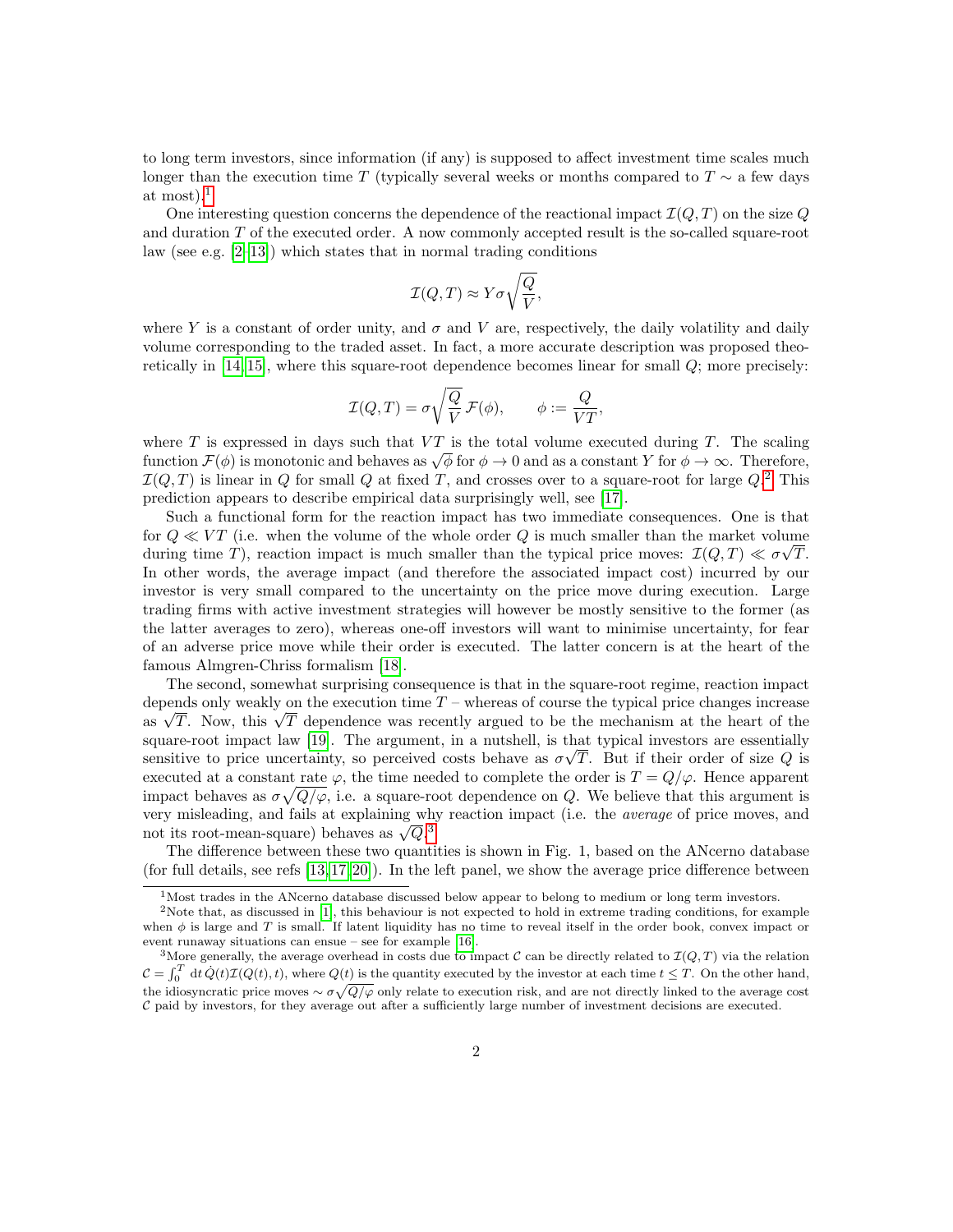

Figure 1: Market impact curves  $\mathcal{I}(Q, T) = \mathbb{E}[\epsilon \cdot (p_e - p_s)|Q, T]$  (left panel) and price uncertainty measured by  $\mathbb{V}[\epsilon \cdot (p_e - p_s) | Q, T]$  (right panel) as a function of the relative metaorder size  $Q/V$  for different buckets of order duration T: with an abuse of notation the log-prices  $p_{e,s}$  are rescaled by the average daily volatility per stock while the order size is given by the ratio between the number of shares Q and the average daily total market volume V per stock. As shown in the inset, the plateau value increases linearly with the duration  $T$ , as expected for a random walk.

the start and the end of the order execution, conditionned to the order size Q, and for different order durations T (different colors). One clearly sees the crossover between a T-dependent, steeper than square-root regime for small  $Q/V$  and a T-independent, square-root regime for larger  $Q/V$ , as already reported in [\[8,](#page-4-8) [13,](#page-4-0) [17,](#page-4-3) [20\]](#page-4-6). Note that over 80% of the empirical data lies in the square-root regime.

In the right panel, we show the variance of price differences, again conditionned to the order fraction and for different order durations. For small Q, this variance is nearly independent of the order size  $Q$  but linearly increases with  $T$  as expected (see inset). For larger  $Q$ , the variance acquires some dependence on  $Q/V$ , specially for small T. In order to rationalize these findings, let us postulate that the price change  $\Delta p$  between the start and the end of the execution of an order of duration  $T$  is given by the sum of an impact contribution and a volatility contribution, i.e.

$$
\Delta p = p_{\rm e} - p_{\rm s} = \epsilon \cdot \mathcal{I}(Q, T) \times (1 + a \eta) + \sigma \sqrt{T} \xi,
$$

where  $\epsilon = \pm 1$  depending on the sign of the order (buy or sell), a is a certain fitting parameter,  $\eta$ ,  $\xi$  are two independent random variables with zero mean and unit variance and T is, as above, measured as a fraction of the trading day. From this ansatz, it follows that:

$$
\mathbb{E}[\epsilon \cdot \Delta p|Q,T] = \mathcal{I}(Q,T),
$$

as it should be of course, and

$$
\mathbb{V}[\epsilon \cdot \Delta p | Q, T] = \sigma^2 T \left( 1 + a^2 \phi \mathcal{F}^2(\phi) \right).
$$

This prediction is plotted in the right panel of Fig. 1, with a as the only fitting parameter  $(a \approx 10^{-1})$ . Taken together, our ansatz and the two panels of Fig. 1 confirm that:

1. The square-root impact law for  $\mathbb{E}[\epsilon \cdot \Delta p|Q,T]$  is completely unrelated to the scaling of the volatility as  $\sqrt{T}$ ;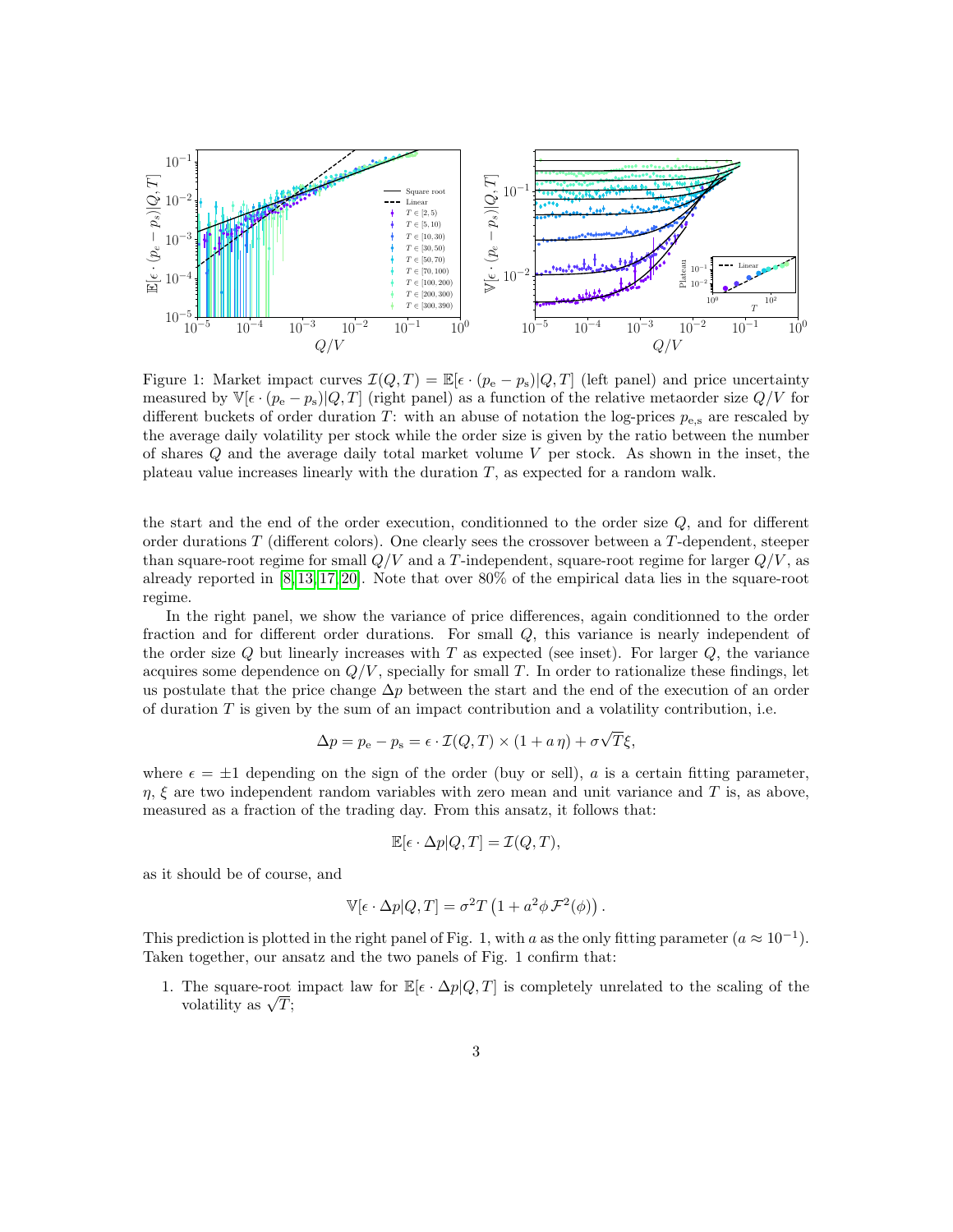- 2. The square-root impact law and its fluctuations (parameterized by a) allows one to understand the systematic increase of volatility in the presence of a locally large order (large  $\phi$ );
- 3. As expected, price uncertainty (measured by  $\mathbb{V}[\epsilon \cdot \Delta p | Q, T]$ ) largely exceeds the average reaction impact contribution: compare the square of the y-axis of the left panel with the y-axis of the right panel. This means, as emphasized in [\[19\]](#page-4-5), that impact has a poor explanatory power compared to volatility. If an asset manager represents 1% of the market volume, he or she contributes to 5% of the volatility, which gives an  $R^2$  for the impact term of  $\approx 2.5 \times 10^{-3}$ .

In conclusion, we wanted in this short note to point out some basic facts about impact that are sometimes misinterpreted, with Ref. [\[19\]](#page-4-5) as a case in point. In particular, even when execution risk is relevant for some investors (and at the core of the Almgren-Chriss formalism [\[18\]](#page-4-4)), price variance should certainly not be misconstrued as price impact.

# Acknowledgments

This research was conducted within the *Econophysics & Complex Systems* Research Chair, under the aegis of the Fondation du Risque, the Fondation de l'Ecole polytechnique, the Ecole polytechnique and Capital Fund Management. We thank F. Lillo and J. Gatheral for sharing their thoughts with us.

## Data availability statement

The data were purchased by Imperial College from the company ANcerno Ltd (formerly the Abel Noser Corporation) which is a widely recognised consulting firm that works with institutional investors to monitor their equity trading costs. Its clients include many pension funds and asset managers. The authors do not have permission to redistribute them, even in aggregate form. Requests for this commercial dataset can be addressed directly to the data vendor. See www.ancerno.com for details.

### References

- <span id="page-3-0"></span>[1] J.-P. Bouchaud, J. Bonart, J. Donier, & M. Gould, Trades, Quotes and Prices: Financial Markets Under The Microscope Cambridge University Press, (2018).
- <span id="page-3-1"></span>[2] N. Torre, Barra market impact model handbook. BARRA Inc., Berkeley, 1997.
- [3] R. Almgren, C. Thum, E. Hauptmann, & H. Li, Direct estimation of equity market impact. Risk, vol. 57, (2005).
- [4] R. F. Engle, R. Ferstenberg, & J. Russell, Measuring and modeling execution cost and risk. Chicago GSB Research Paper, no. 08-09, (2008).
- [5] E. Moro, J. Vicente, L.G. Moyano, A. Gerig, J.D. Farmer, G. Vaglica, F. Lillo, & R.N. Mantegna, Market impact and trading profile of hidden orders in stock markets. Phys. Rev. E 80, 066102 (2009).